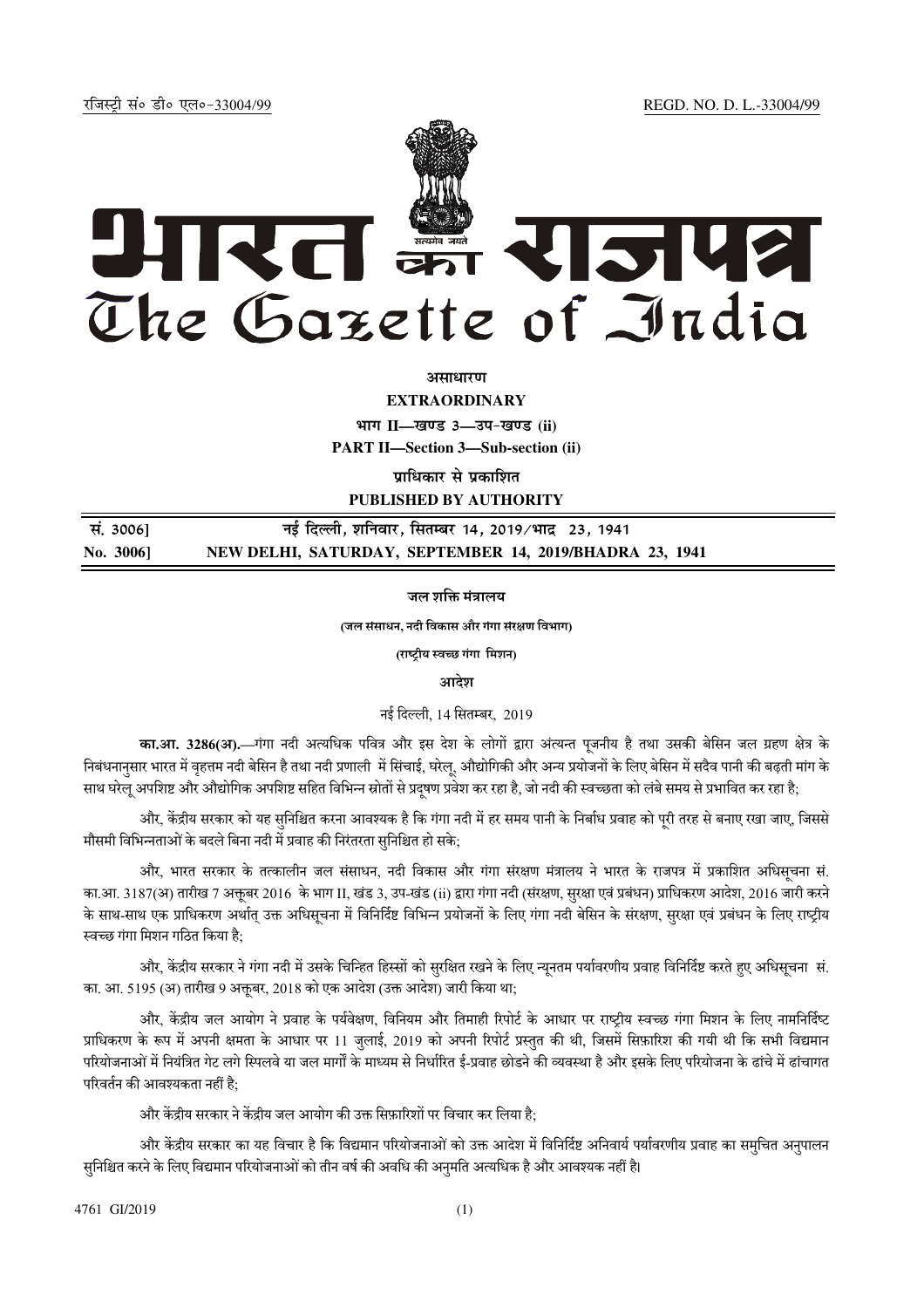अतः अब, गंगा नदी (संरक्षण, सरक्षा एवं प्रबंधन) प्राधिकरण आदेश, 2016 के पैरा 39 के उप-पैरा (3) और पैरा 41 के उप-पैरा (2) की मद (ज) के साथ पठित पर्यावरण (संरक्षण ) अधिनियम, 1986 की धारा 3 की उपधारा (3) द्वारा शक्तियों का प्रयोग करते हुए केंद्रीय सरकार उक्त आदेश संख्या का. आ. 5195 (अ) तारीख 09 अक्तूबर 2018 में निम्नलिखित संशोधन करती है अर्थात –

उक्त आदेश के पैरा 2 में, उप-पैरा III में, मद (ii) में 'तीन वर्ष की अवधि के भीतर'' शब्दों के स्थान पर "15 दिसंबर 2019 से पहले'' शब्द और अंक रखे जाएंगे ।

[फा. सं. 05/46/2017-हाईड(एनई)]

राजीव किशोर, कार्यकारी निदेशक (प्रशासन)

टिप्पण: मल आदेश, भारत के राजपत्र, असाधारण, भाग II, खंड 3, उप-खंड (ii), तारीख 10 अक्तबर, 2018 में अधिसचना सं. का.आ. 5195(अ), तारीख 9 अक्तूबर, 2018 द्वारा प्रकाशित किया गया था।

## **MINISTRY OF JAL SHAKTI**

## **(Department of Water Resources, River Development and Ganga Rejuvenation)**

(NATIONAL MISSION FOR CLEAN GANGA)

## **ORDER**

## New Delhi, the 14th September, 2019

**S.O. 3286(E).—**Whereas, the river Ganga is the most sacred and deeply revered by the people of this country and its river basin is the largest river basin in India in terms of catchment area and the ever increasing demand for water in the basin for irrigation, domestic, industrial and other purposes coupled with pollution ingress from different sources including domestic waste, industrial waste, into river system is affecting the health of the said river for long;

And whereas, the Central Government is considered necessary to ensure that uninterrupted flows of water are maintained throughout its length at all times in river Ganga to ensure continuity of flows in the river without altering the seasonal variations;

And whereas, *vide* notification number S.O. 3187(E), dated the  $7<sup>th</sup>$  October, 2016 published in the Gazette of India, Part II, Section 3, Sub-section (ii), the Government of India in the erstwhile Ministry of Water Resources, River Development and Ganga Rejuvenation made the River Ganga (Rejuvenation, Protection and Management) Authorities Order, 2016, *inter alia*, constituting an authority, namely, the National Mission for Clean Ganga for Rejuvenation, Protection and Management of River Ganga basin for various purposes specified therein in the said notification;

And whereas the Central Government issued an Order *vide* notification number S.O. 5195(E), dated the  $9<sup>th</sup> October, 2018$  (the said Order) specifying the minimum environmental flows to be maintained in river Ganga in the identified stretches;

And whereas, the Central Water Commission in its capacity as the designated Authority for supervision, regulation of flows and reporting on quarterly basis to the National Mission for Clean Ganga, submitted a report dated  $11<sup>th</sup>$  July, 2019 recommending that all the existing projects have provision for releasing the mandated e-flow through controlled gated spillways or water ways, and structural modifications in the body of the project may not be required for the same;

And whereas, the said recommendations of the Central Water Commission have been considered by the Central Government;

And whereas, the Central Government is of the view that the time period of three years allowed to the existing projects to ensure proper compliance of the mandated environmental flows specified in the said Order, is excessive and not necessary;

Now, therefore, in exercise of the powers conferred by sub-section (3) of section 3 of the Environment (Protection) Act, 1986 read with sub-paragraph (3) of paragraph 39 and item (h) of sub-paragraph (2) of paragraph 41 of the River Ganga (Rejuvenation, Protection and Management)